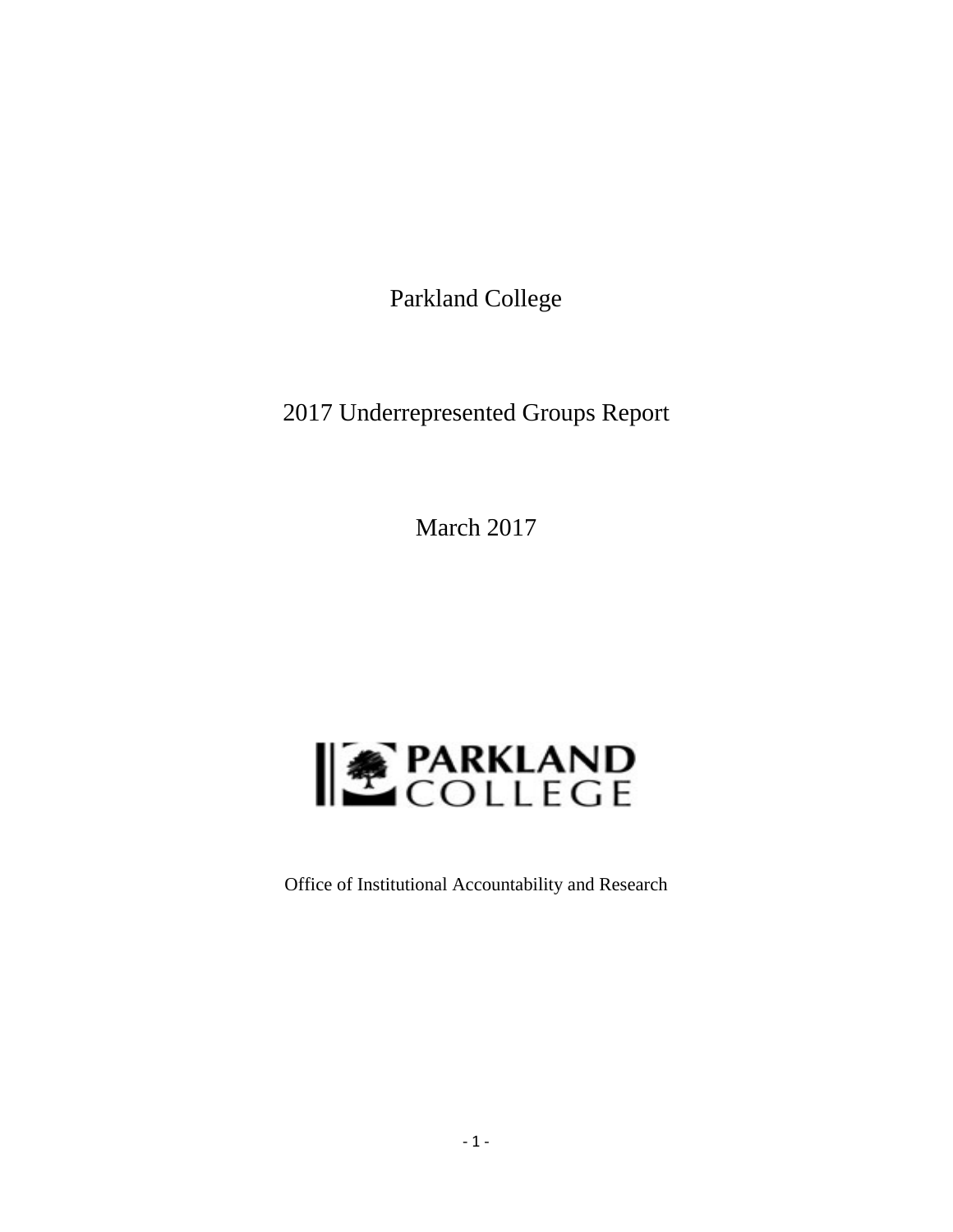# **Table of Contents**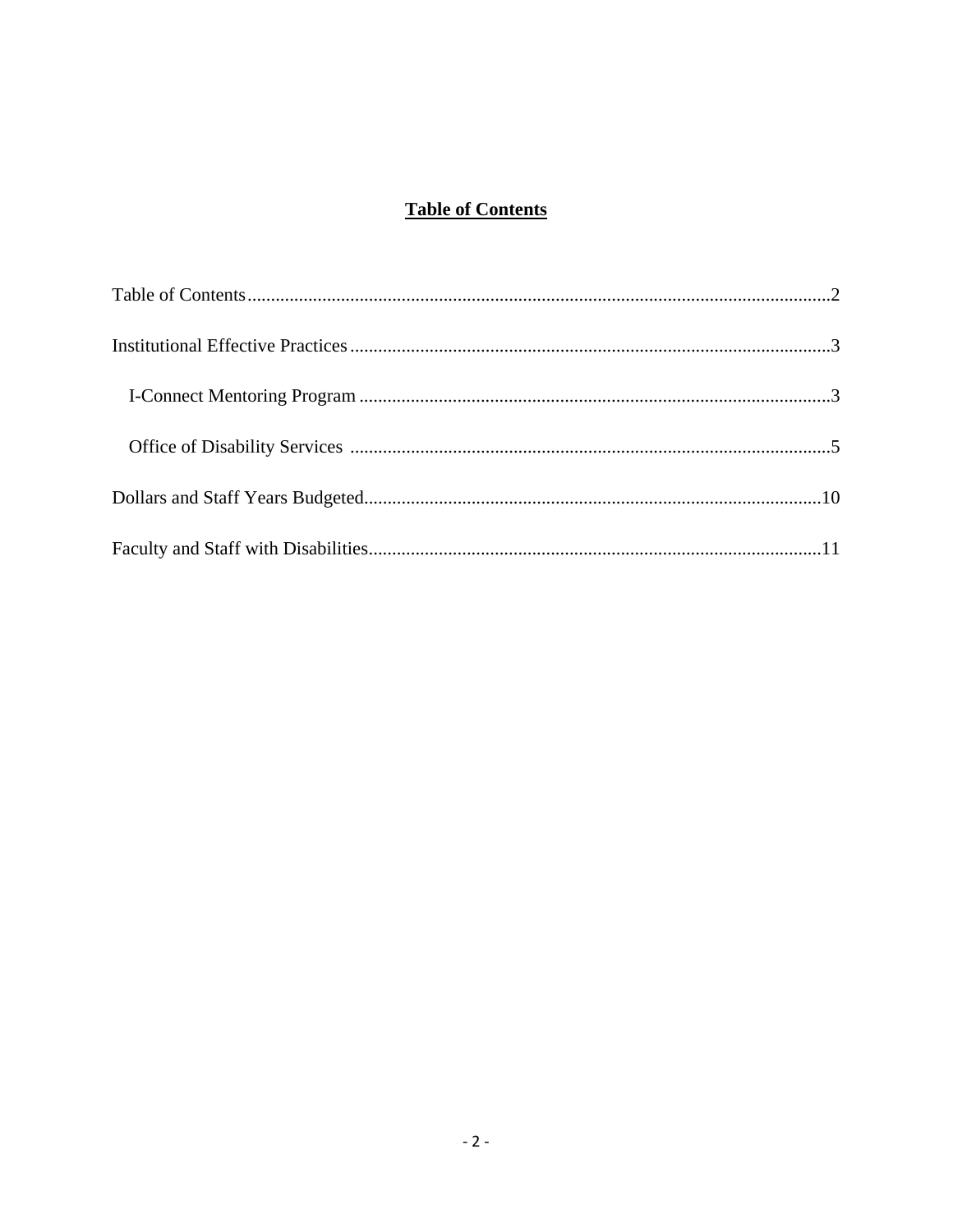# **Institutional Effective Practices**

The following institutional effective practices at Parkland College are aimed at increasing educational attainment of under-represented students. Each practice addresses Goal 1 of the Illinois Public Agenda for College and Career Readiness by focusing on two areas:

- 1. Increasing graduation rates for under-represented groups.
- 2. Closing the achievement gap for under-represented groups.

# **Institutional Effective Practice 1:**

The I-Connect Program with Dr. Daniel Ryan.

# **A) Purpose, Goal or Objective:**

The mission of I-Connect is to provide students with intentional support through a personal connection at Parkland College. We have actively recruited students on campus to make them aware of the opportunity to have a personal peer mentor. I-Connect mentors assist students with their personal, social, emotional, and academic transition to college. It is the goal of the program to help students feel more connected to other Parkland students, faculty, support services and other engagement opportunities like athletic events and theatre productions. Mentors are working to expose students to the wonderful opportunities available on campus and hopefully increase the level of student engagement. Mentors participate in a workshop geared towards leadership development, interpersonal skills, and conduct a legacy project throughout the semester. Examples of legacy project topics are assisting students with kids, financial literacy, promotion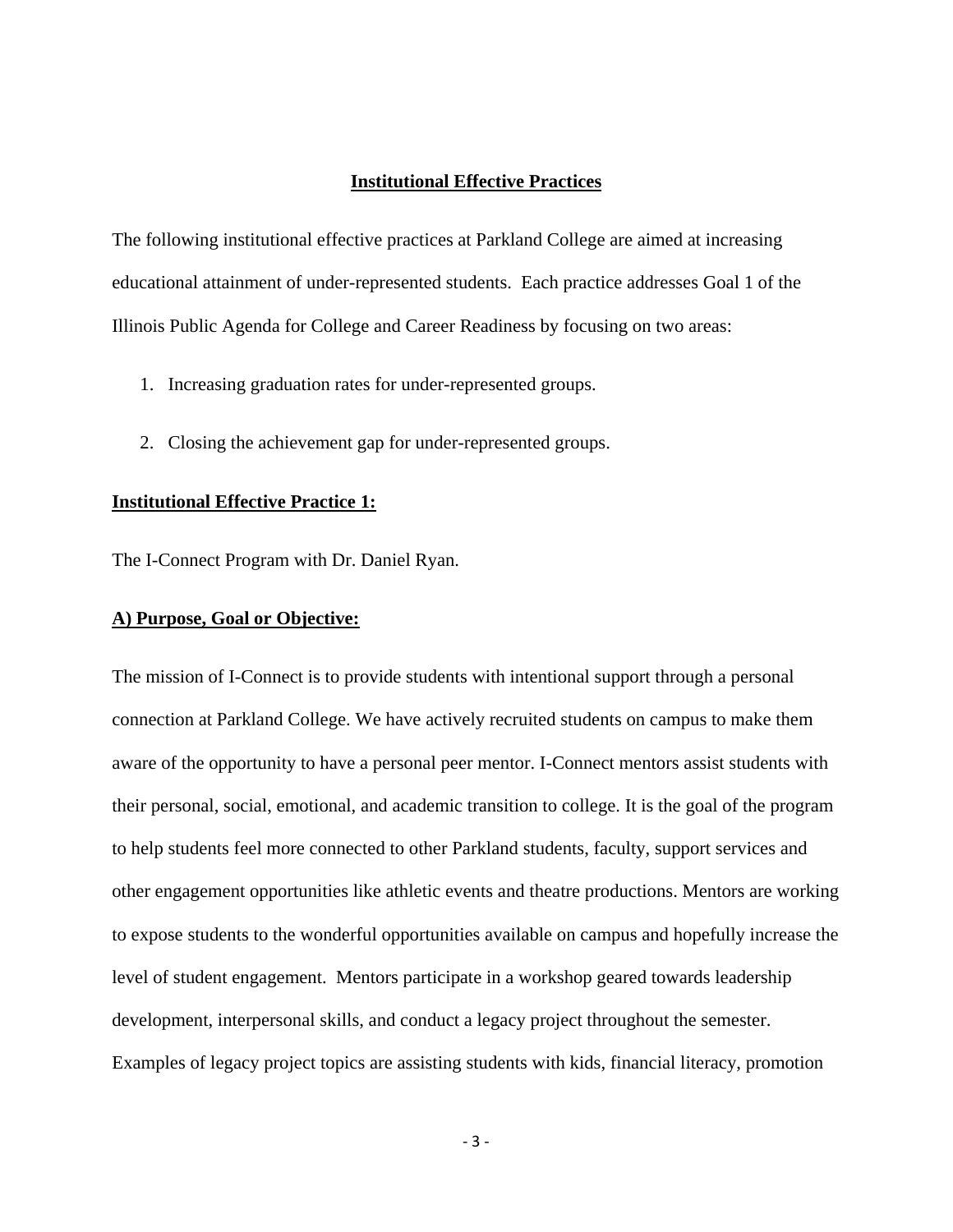of accessible food resources, engaging the mature adults in the community with educational and social opportunities and increasing volunteerism on campus.

### **B) Date of Implementation:**

In the spring 2015 semester, we piloted Faculty and Staff mentors for our students. We had 19 educators on campus volunteer and partner with a student. In the fall 2015 semester, we piloted peer mentoring on campus which employed 16 peer mentors and accepted 42 student mentees. The spring 2016 semester had 20 peer mentors and accepted 67 student mentees to date.

### **C) Description of Program Elements or Strategies that Make the Program Successful:**

I-Connect works to reach students on a social and personal level in multiple ways. We hold social events on campus to encourage students to interact and meet other mentees and mentors. The social events promote a culture of fun and engagement with the campus. I-Connect mentors also maintain personal contact with their mentees through a variety of ways. Mentors and mentees meet in person, talk or text on the phone and communicate through email. As a program we are proactive as well as reactive. We communicate timely updates to the students and send them targeted messages (i.e.: remember to use the Center for Academic Success or the Library when preparing for exams or projects). Mentors react to students individual situations and provide them with guidance and refer them to internal and external resources. I-Connect also utilizes the campus learning system (Cobra Learning) to bring people together and share resources, updates and event postings. The multi-faceted approach seems to work very well for the diverse personal lives of our students.

 $-4-$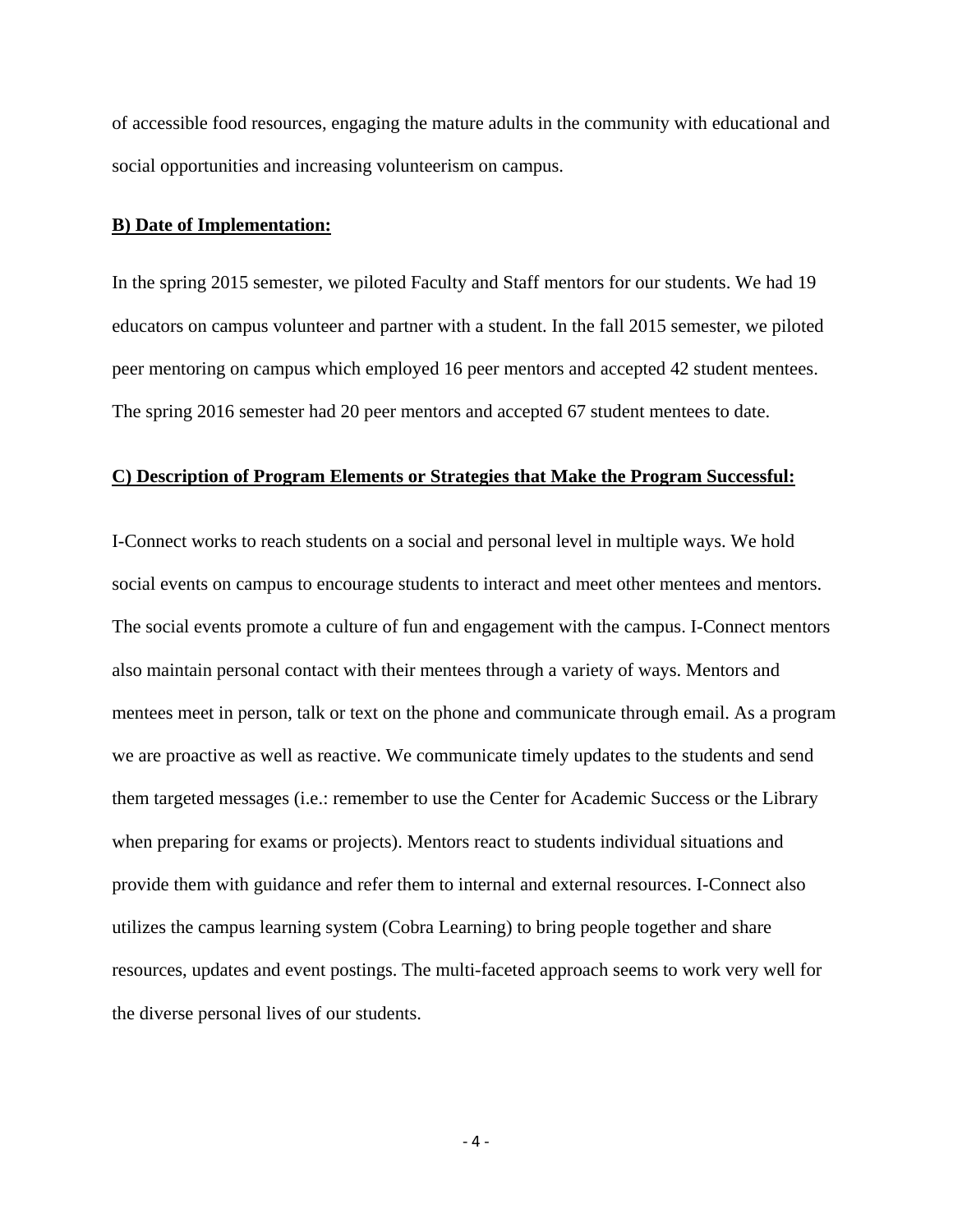# **D) Evidence of Success:**

During the fall 2015 semester, the I-Connect program had 16 mentors hired of which 15 of the 16 mentors returned for the subsequent spring semester-- a 93.8% fall to spring persistence rate. Of the 43 student mentees, 37 persisted to the spring 2016 semester resulting in a persistence rate of 88.1%. I-Connect mentors maintained a grade point average of 3.56 during the fall 2015 term. I-Connect maintained a grade point average of 2.89 during the fall 2015 semester. Analyzing the academic progress is a method of assessing the potential success of this young program. As the coordinator of the Dr. Ryan aspires to build upon the foundation of what has been established over the past year and to improve the experience students have with the I-Connect program at Parkland College. The I-Connect program will stay true to the mission of providing students with intentional support through a personal connection at Parkland College

# **Institutional Effective Practice 2:**

The Office of Disability Services at Parkland College with Ms. Kathy Robinson.

# **A) Purpose, Goal or Objective:**

The goal of the Office of Disability Services (DS) is to provide assistance to students in determining, requesting, and using accommodations; to help students understand their abilities, needs, and the resources available to promote their learning, independence, and personal growth; to foster an environment which encourages personal and academic growth and facilitates attainment of their educational goals; and to be an educational resource on disabilities concerns for students, faculty, staff, and the community.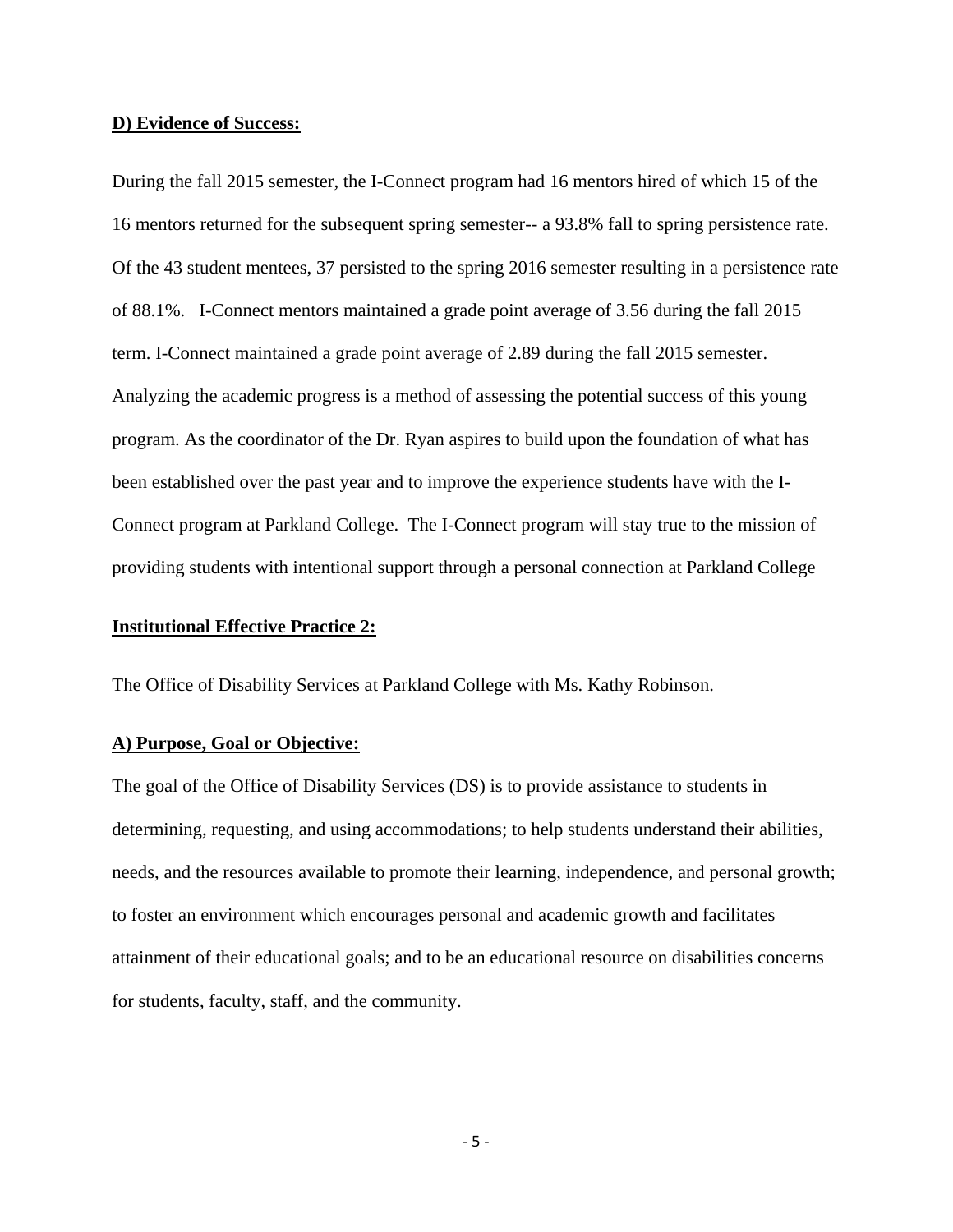### **B) Date of Implementation:**

Since 2011, we stressed the importance of working closely with the high schools to assure successful transitions to Parkland. The need for a guided transition is stressed in the research, but growing demands for services on campus without additional staff resources have affected our ability to attend as many IEP meetings as we have in the past. To better support our students the Director of Disability Services at Parkland College collaborated with the current Disability Services Specialist to pursue an upgrade to this position that now includes an academic advising component. Information on anticipated outcomes of this newly titled

# **C) Description of Program Elements or Strategies that Make the Program Successful:**

Disability Services continues to maintain group licenses for assistive technology packages that are made available across campus, such as Zoom Text, JAWS and Kurzweil. In 2015 we purchased a P.I.A.F. (pictures in a flash) tactile machine to help visually impaired students use as tactile images for courses. The sensory images were especially useful for the student's geometry and physical geology classes. With a limited budget we continue to maintain a small selection of electronics such as scientific, graphing and talking calculators, and tape recorders, which are offered to students on a limited basis.

A site license was purchased by the Center for Academic Success (CAS) for Read & Write Gold software. This software helps all readers and writers with editing, word prediction, and speech to text features. Read & Write Gold has the potential of having a tremendous impact on the success of students with disabilities. It supports students with reading and writing difficulties and learning disabilities such as dyslexia. The software is loaded and available on all the computers in the DS. We also provide guided training sessions to help students become familiar with the

 $-6-$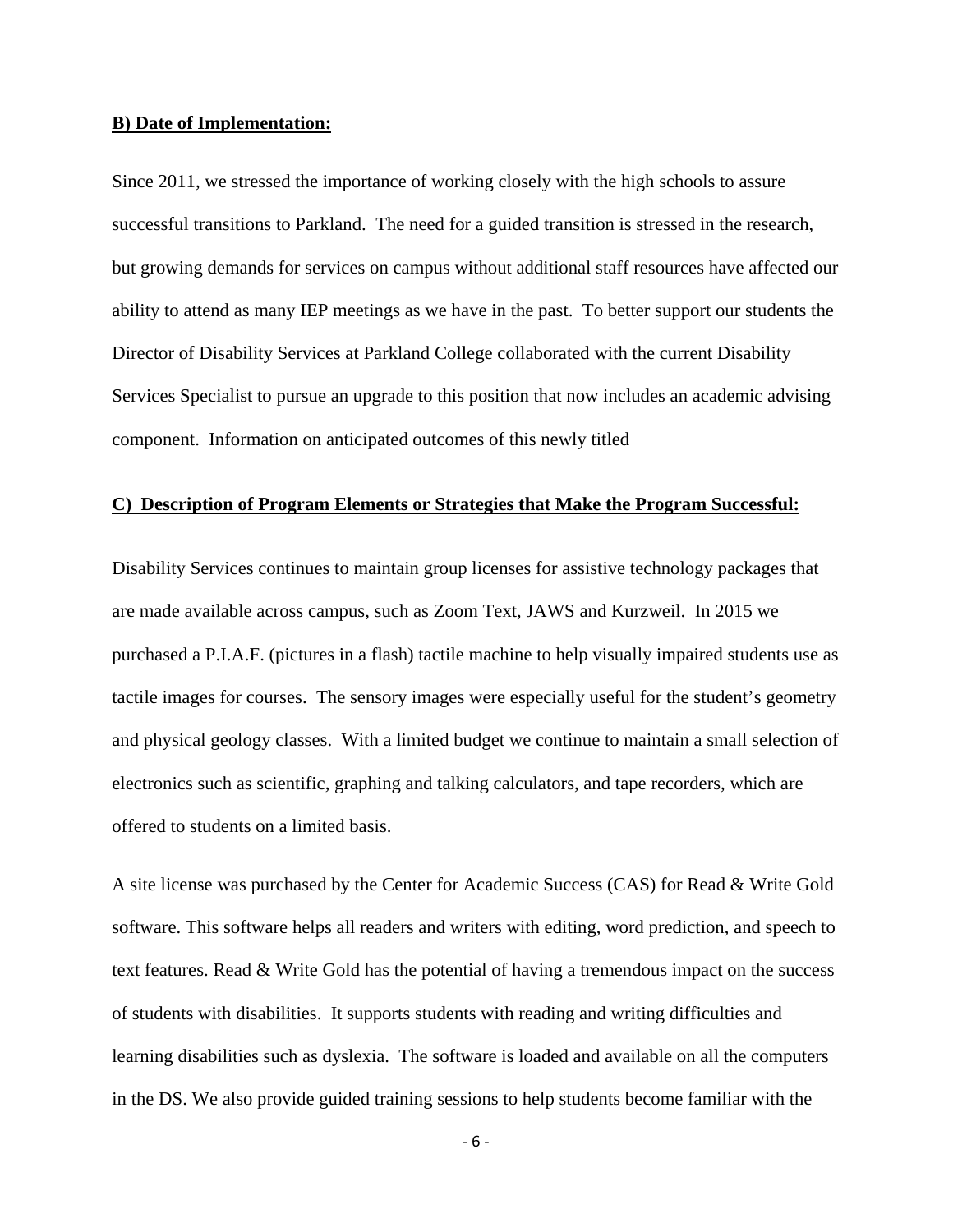program. We have an excellent working relationship with CAS and refer students on a regular basis for related services.

Disability Services works with several organizations to identify alternate formatted textbooks. Access Text Network and Learning Ally are organizations that provide college texts in alternate formats.

Disability Services continues our work to maintain solid linkages with the high schools and community organizations that partner to offer disability related services and resources. The Director serves on the Champaign County Transition Team and the Disability Expo steering committee for Champaign County.

The Office of Disability Services has established good relationships with each academic program to enhance student learning and strengthen teaching effectiveness. We work closely with several key campus units for frequent student referrals. We rely heavily on the Counseling and Academic Advising Center for referring students for counseling support and crisis intervention services and general academic guidance. We will continue to rely on the Counseling and Advising Center for advisor training, and The Center for Academic Success for assistance with advising, but we believe that adding this service to our department will better assist those students who need special consideration when making their schedules.

Additionally, we have partnerships with nearly every department on campus. We regularly consult with math department faculty to determine appropriate accommodations for students approved for math accommodations. During the fall semester, we reviewed other college practices for accommodating students with math-related disabilities, and adopted a *math accommodation* as a best practice, which replaced a *calculator accommodation.* The goal was to

 $-7$  –  $-7$  –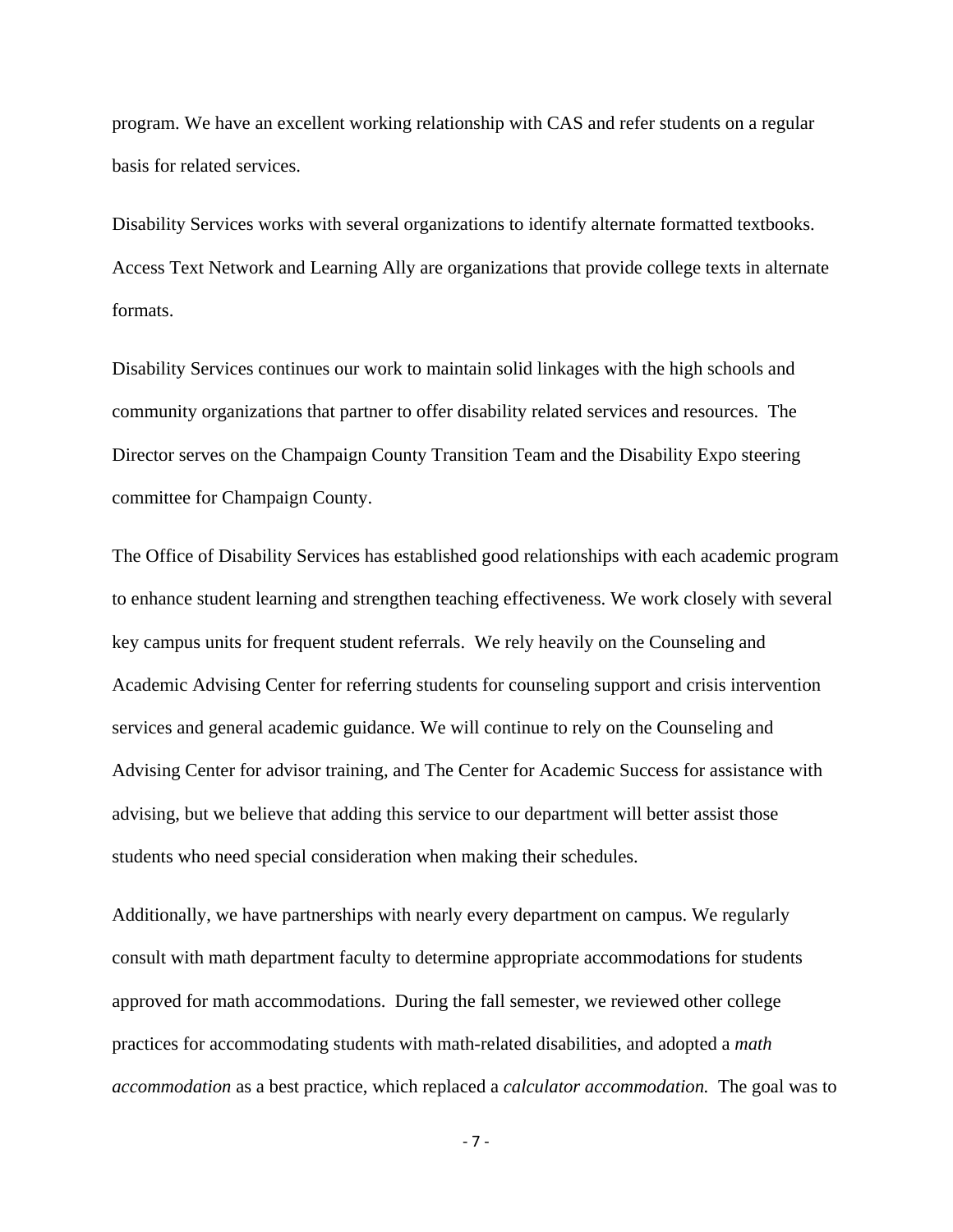give students approved for math accommodations the full benefit of a level playing field in the classroom as much as possible. The math accommodation allows for the most appropriate option of either the use of a calculator, multiplication chart, or other related formula chart that both supports the student and provides faculty an appropriate option to assess skill level.

We work closely with the Natural Sciences and Health Professions departments to ensure that students receive the services needed, and the faculty is confident that the lab and clinical requirements are met in accordance with the medical standards by which they are bound.

The Center for Academic Success offers a regular schedule of tutoring, writing support, and study skills related support. We also make regular referrals to the Financial Aid Office where students are often in need of additional procedural assistance and questions. We have installed a screen reader in this area to assist students who require longer website explanations.

# **D) Evidence of Success:**

Regarding average semester grade point average (GPA), the non-disabilities student cohort consistently had a higher mean GPA than the corresponding students with disabilities cohort. Students with disabilities showed a slight increase in from Fall 2014 (2.5) to Spring 2016 (2.7) compared to nondisabilities cohort which remained the same over the same time period at 2.9.

Course success is defined as the percentage of students who receive grades of C or better in their courses. In general, the cohort of students without disabilities had higher course success rates than the disabilities cohort. From  $FY2014 - 2016$ , the student disability cohort course success rate grew from 66.9% to 68.2% while the non-disability cohort grew from 75.2% to 78.2%. The overall course retention was also reflective of the same trend. The disabilities cohort grew from 73.9% (FY2014) to 75.6% (FY2016) while the non-disabilities retention rate grew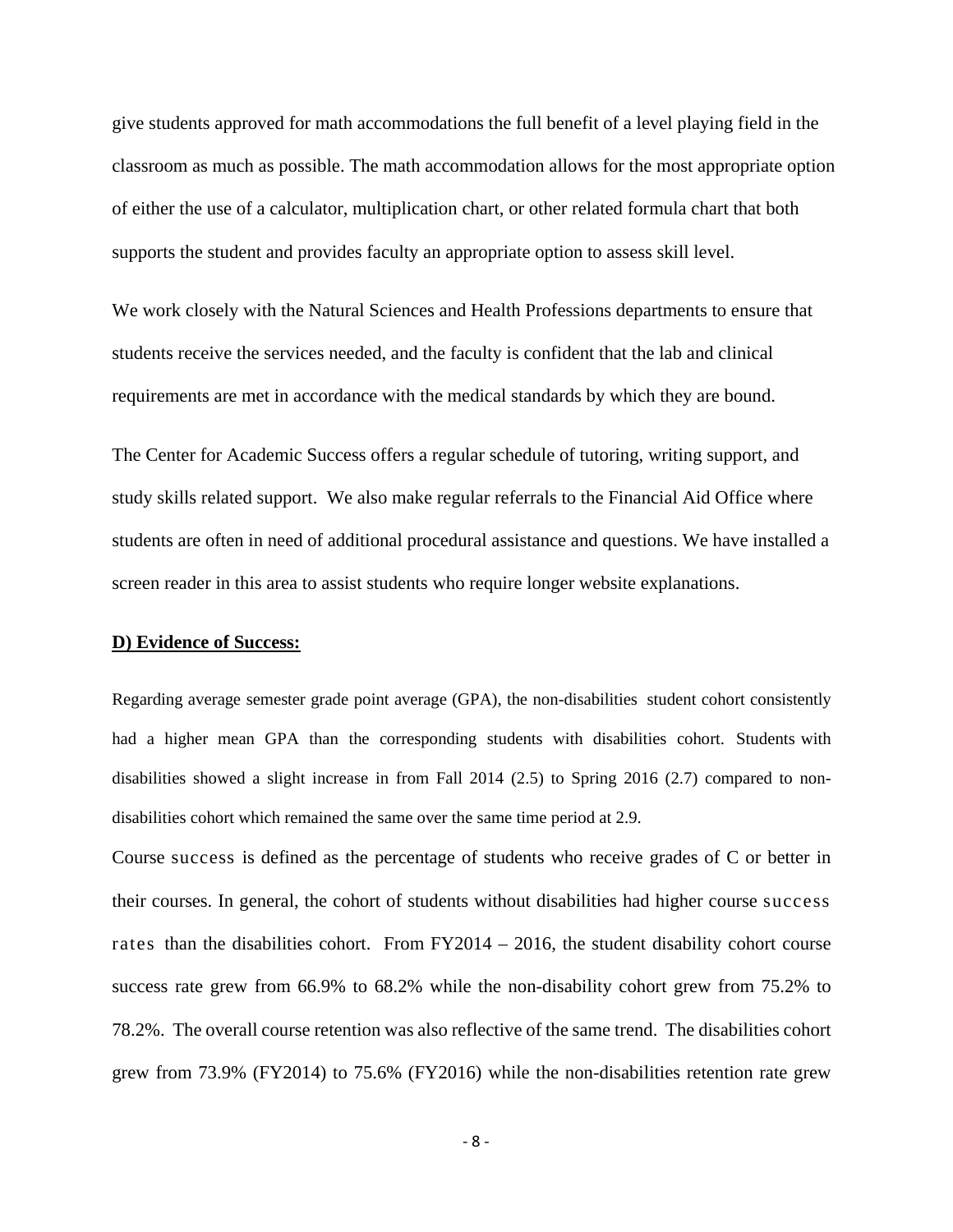from79.6% to 82.1%. Total percentage of students withdrawing declined for both cohorts from FY2014 to 2016. The disability cohort had a higher rate of course withdrawals compared to the non-disability cohort. The disability cohort rate declined from 17.4% to 16.4% and the nondisability cohort also declined from 12.7 to 11.7%.

When comparing the completion rates of the two cohorts from FY2014 – 2016, data show the disability cohort had a higher rate than the non-disability cohort. The disability cohort had a completion rate of 20.2% compared to the non-disability group with 8.3%. Students were only reported once as having a completion across all years.

# **Dollars and Staff Years Budgeted**: Please see Table 1

**Faculty and Staff with Disabilities**: Parkland does not currently track this information.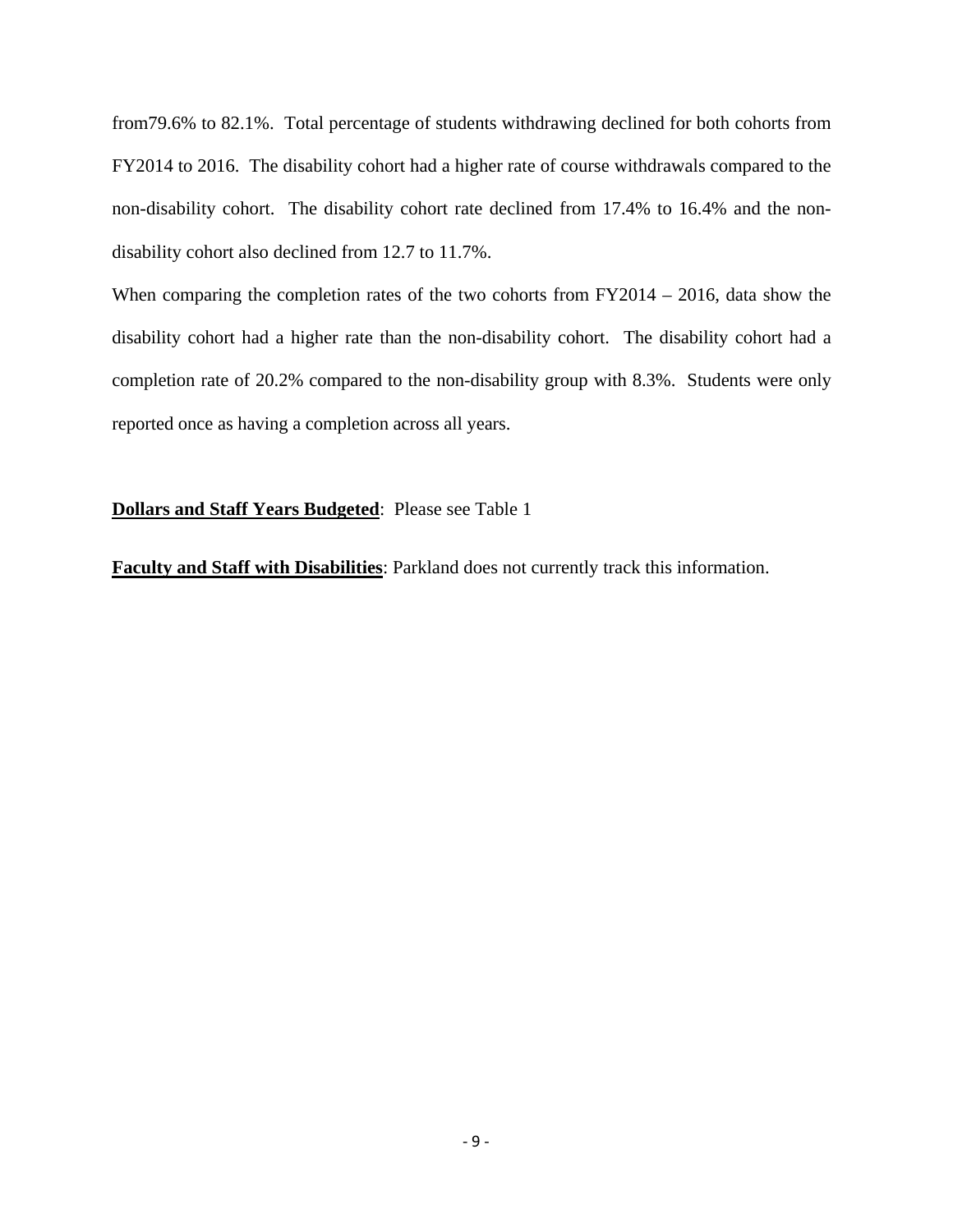#### Illinois Community College Board

#### TABLE 1

#### DOLLARS AND STAFF YEARS BUDGETED TO PROGRAMS SERVING UNDERREPRESENTED STUDENTS AND STAFF AT PUBLIC COMMUNITY COLLEGES, FISCAL YEARS 2015 AND 2016

|                                                              |            |                             |       |                               |             |                         |             |                                      |             |           | FY 2015 - 2016          |            |
|--------------------------------------------------------------|------------|-----------------------------|-------|-------------------------------|-------------|-------------------------|-------------|--------------------------------------|-------------|-----------|-------------------------|------------|
|                                                              | Designated |                             |       |                               |             | FY16 Change             |             | Breakouts for Total Dollars Budgeted |             |           | 1-Year Change           |            |
|                                                              | Or Other   | <b>Staff Years Budgeted</b> |       | <b>Total Dollars Budgeted</b> |             | in Total                | State       |                                      | Other       |           | <b>Dollars Budgeted</b> |            |
| Programs                                                     | Program    | <b>FY15</b>                 | FY16  | FY15                          | FY16        | <b>Dollars Budgeted</b> | <b>FY15</b> | FY16                                 | <b>FY15</b> | FY16      | State                   | Other      |
| PARKLAND COLLEGE                                             |            |                             |       |                               |             |                         |             |                                      |             |           |                         |            |
| Center for Excellence in Teaching and Learning - 22000       | O          | 3.00                        | 3.00  | 216,991                       | 216,029     | $-962$                  |             |                                      | 216,991     | 216,029   |                         | $-962$     |
| Disability Services (Student Support/Counseling)- 30300      |            | 3.50                        | 2.50  | 199,893                       | 207,865     | 7,972                   |             |                                      | 199,893     | 207,865   |                         | 7,972      |
| Prof Scholar / Faculty Fellow (Faculty Diversity Initiative) |            | 2.00                        | 2.00  | 18,000                        | 18,000      |                         |             |                                      |             | 18,000    |                         | 18,000     |
| Voc Ed - Perkins- 55201                                      |            | 2.00                        | 2.00  | 376,938                       | 355,937     | $-21,001$               |             |                                      | 376,938     | 355,937   |                         | $-21,001$  |
| Intensive English Program- 15400                             |            | 7.00                        | 6.00  | 346,057                       | 256,203     | $-89,854$               |             |                                      | 346,057     | 256,203   |                         | $-89,854$  |
| TRIO/Student Support Services- 55310                         |            | 3.00                        | 3.00  | 343,230                       | 281,511     | $-61,719$               |             |                                      | 343,230     | 281,511   |                         | $-61,719$  |
| College For Kids program*** - 42500                          |            | 1.00                        | 1.00  | 64,921                        | 63,549      | $-1,372$                |             |                                      | 64,921      | 63,549    |                         | $-1,372$   |
| Adult Education - 23000                                      |            | 8.00                        | 6.00  | 202,054                       | 158,154     | $-43,900$               |             |                                      | 202,054     | 158,154   |                         | $-43,900$  |
| Academic Development Center/Title III 24000                  |            | 5.25                        | 5.25  | 377,999                       | 361,739     | $-16,261$               |             |                                      | 377,999     | 361,739   |                         | $-16,261$  |
| Center for Academic Success 10200                            |            | 5.50                        | 5.50  | 271,707                       | 274,275     | 2,568                   |             |                                      | 271,707     | 274,275   |                         | 2,568      |
| Club Latino                                                  |            | 0.00                        | 0.00  | 500                           | 500         |                         |             |                                      | 500         | 500       |                         |            |
| English Conversation Club (International Cultures)           |            | 0.00                        | 0.00  | 500                           | 500         |                         |             |                                      | 500         | 500       |                         |            |
| Innternational Students Association                          |            | 0.00                        | 0.00  | 500                           | 500         |                         |             |                                      | 500         | 500       |                         |            |
| Sister-to-Sister                                             |            | 0.00                        | 0.00  | 500                           | 500         |                         |             |                                      | 500         | 500       |                         |            |
| <b>Black Student SUCCESS Project</b>                         |            | 0.00                        | 0.00  | 3,000                         | 3.000       |                         |             |                                      | 3,000       | 3.000     |                         |            |
| First-Year-Experience Program                                |            | 1.00                        | 1.00  | 114,589                       | 114,589     |                         |             |                                      | 114,589     | 114,589   |                         |            |
| Parkland Academy Team                                        |            | 0.00                        | 0.00  | 53,943                        |             | $-53,943$               |             |                                      | 53,943      |           |                         | $-53,943$  |
| <b>GRAND TOTALS</b>                                          |            | 41.25                       | 37.25 | \$2,591,323                   | \$2,312,851 | $-5278,471.57$          | \$0         |                                      | \$2,573,323 | 2,312,851 | $\Omega$                | $-260,472$ |
|                                                              |            |                             |       |                               |             |                         |             |                                      |             |           |                         |            |

SOURCE OF DATA: Underrepresented Groups Report Submission

D: Programs whose primary purpose is to serve <sup>a</sup> specific race/ethnic group, gender, or persons with disabilities to further advance the goal of diversity.

O: Programs not specifically targeted for minorities, women, and persons with disabilities but serves significant numbers of <sup>a</sup> particular race/ethnic group, gender, or persons with disabilities.

‐‐‐‐‐ Data Not Available